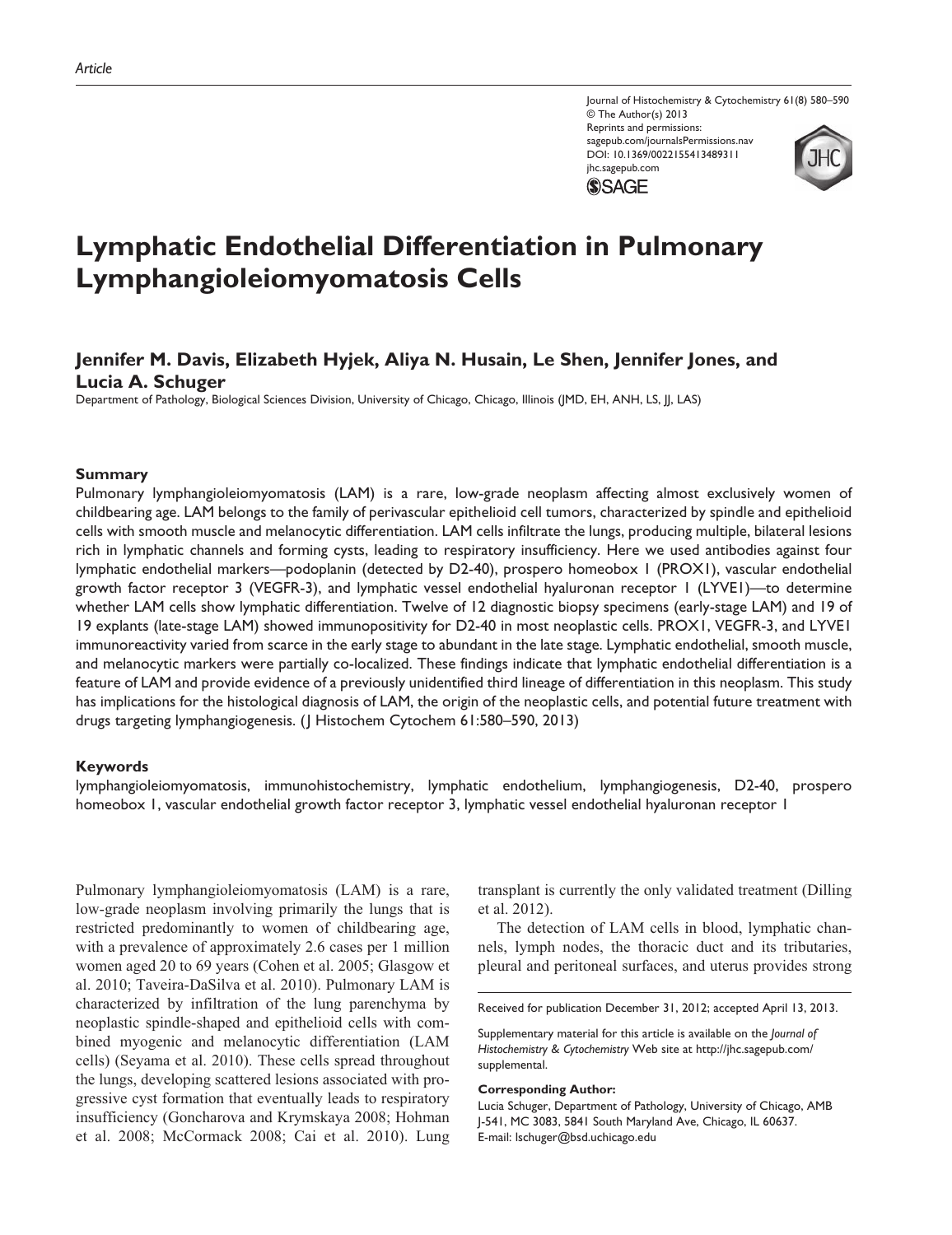evidence of their neoplastic character and metastatic potential (Sato et al. 2002; Karbowniczek et al. 2003; Crooks et al. 2004; Hayashi et al. 2011). Furthermore, LAM cells have been identified in transplanted lungs of some patients, providing additional confirmatory evidence of their metastatic spread (Karbowniczek et al. 2003).

LAM occurs either sporadically (S-LAM) or in association with tuberous sclerosis complex (TSC-LAM), an autosomal dominant genetic disorder characterized by tumors in the brain, heart, skin, kidneys, and other organs and often marked by mental retardation or seizures (Astrinidis and Henske 2005; Kwiatkowski and Manning 2005; Crino et al. 2006). TSC is caused by germline mutations in the tumorsuppressing genes *TSC1* and *TSC2*, which code for hamartin and tuberin, respectively (Costello et al. 2000; Franz et al. 2001; Yu et al. 2001). These two proteins dimerize to inhibit the mammalian target of rapamycin (mTOR) pathway and suppress cell growth and proliferation (Tee et al. 2003; Goncharova and Krymskaya 2008; Hsu et al. 2011; Yu et al. 2011). In most S-LAM cases, the LAM cells have *TSC2* mutations (Carsillo et al. 2000; Sato et al. 2002), suggesting that the latter play a pathogenic role in the development of LAM.

LAM is considered a member of the family of perivascular epithelioid cell tumors (PEComas), which are distinguished by their genetic background (mutations in *TSC1* and/or *TSC2*) and dual phenotypic morphology (composed of both epithelioid cells and spindle cells) (Folpe and Kwiatkowski 2010). Histological diagnosis is made on the basis of immunohistochemical reaction to markers of smooth muscle and melanocytic differentiation, including smooth muscle actin (SMA) and the melanocytic protein gp100 (also called premelanosome protein or melanocyte protein PMEL), recognized by the antibody human melanoma black 45 (HMB45) (Folpe and Kwiatkowski 2010). Few PEComas, however, feature the rich lymphatic channel network seen in LAM as a mesh of thin-walled branching channels within the LAM lesions (Glasgow et al. 2012). LAM is also unique in the development of cysts, which are partially lined with lymphatic endothelium.

Intrigued by these peculiar features, we sought to determine whether LAM cells themselves exhibit a lymphatic lineage of differentiation. We performed immunohistochemical analyses of 31 cases of S-LAM (12 early-stage cases and 19 late-stage cases) with the monoclonal antibody D2-40, a lymphatic endothelial marker directed against the transmembrane mucoprotein podoplanin (Kalof and Cooper 2009), which is required for lymphatic capillary morphogenesis (Navarro et al. 2008). In all the cases studied (31 of 31), the majority of LAM cells immunoreacted positively for D2-40, with no qualitative or quantitative differences between early-stage and late-stage cases.

Additional immunohistochemical analyses showed that a number of LAM cells in all the cases were positive for the

lymphatic-specific markers prospero homeobox 1 (PROX1), the master regulator of lymphatic endothelial cell differentiation (Hong et al. 2002; Johnson et al. 2008), and vascular endothelial growth factor receptor 3 (VEGFR-3, also called fms-related tyrosine kinase 4 [FLT4]), the first known lymphatic-specific marker (Kaipainen et al. 1995). Furthermore, all late-stage cases and four of eight earlystage cases showed LAM cells positive for lymphatic vessel endothelial hyaluronan receptor 1 (LYVE1) (Banerji et al. 1999). The quantity and intensity of PROX1, VEGFR-3, and LYVE1 immunostaining was significantly greater in late-stage than in early-stage cases. Double immunofluorescence followed by confocal microscopy demonstrated the presence of nuclear PROX1 in HMB45-positive cells, which are considered bona fide LAM cells. Our findings therefore provide evidence that LAM cells in S-LAM have an additional lineage of lymphatic endothelial differentiation.

## **Materials and Methods**

### *Cases*

Specimens from diagnostic open lung biopsy specimens (representing early-stage LAM) were obtained from 12 patients with S-LAM recruited through the LAM Foundation. De-identified specimens of lungs removed during lung transplantation (representing late-stage LAM) were obtained through the National Disease Research Interchange from 19 patients with S-LAM (representing late-stage LAM). Control specimens were obtained from the Human Tissue Resource Center of the University of Chicago Medical Center and comprised specimens of uterine leiomyoma (SMA positive control), melanoma (HMB45 positive control), liver (PROX1 positive control), 10 angiomyolipomas (AMLs), and lungs with usual interstitial pneumonia, emphysema, nonspecific fibrosis, and organizing pneumonia. This study was approved by the institutional review board of the University of Chicago Biological Sciences Division. All patients gave their informed consent.

## *Immunohistochemistry*

Immunohistochemistry was performed on 4-µm-thick formalin-fixed, paraffin-embedded tissue sections using the following primary antibodies: monoclonal mouse anti– human D2-40 antibody (clone D2-40, code M3619; Dako, Glostrup, Denmark) at 1:25 dilution, monoclonal mouse anti–human melanosome antibody (clone HMB45, code M0634; Dako) at 1:50 dilution, monoclonal mouse anti– human CD31 endothelial cell antibody (clone JC70A, code M0823; Dako) at 1:500 dilution, monoclonal mouse anti– human SMA antibody (clone 1A4, code M0851; Dako) at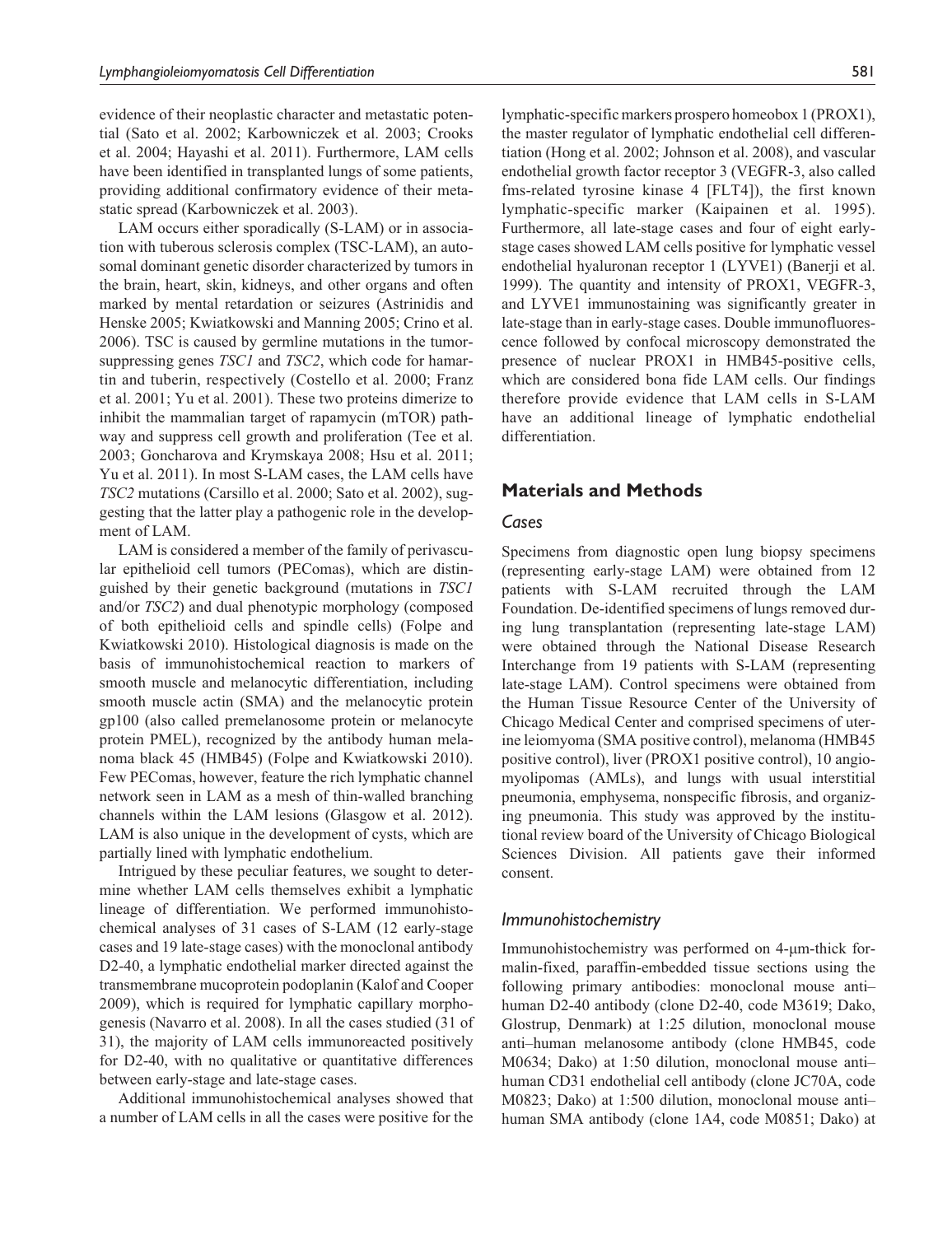1:100 dilution, polyclonal rabbit anti–human PROX1 antibody (catalog no. 38692; Abcam, Cambridge, MA) at 1:200 dilution, polyclonal goat anti–human VEGFR-3 antibody (cat. AF349; R&D Systems, Minneapolis, MN) at 1:20 dilution, and polyclonal rabbit anti–human LYVE1 antibody (cat. 36993; Abcam) at 1:50 dilution.

Immunohistochemistry for D2-40, HMB45, and anti– CD31 antibodies was performed on a Bond-Max automated immunohistochemistry/in situ hybridization system (Leica Microsystems; Buffalo Grove, IL) using the Bond Polymer Refine detection system (Leica Microsystems), according to a modified manufacturer's protocol. Briefly, following heat antigen retrieval in a high-pH buffer (ER2) for 20 min for D2-40 or in a low-pH buffer (ER1) for 30 min for anti-CD31 (no pretreatment for HMB45), the sections were incubated with the primary antibody for 25 min, followed by incubation with post–primary reagent for 15 min, Bond polymer horseradish peroxidase (HRP) for 25 min, and peroxidase block for 5 min. The peroxidase reaction was developed using 3,3′-diaminobenzidine (DAB) provided in the kit. Immunohistochemistry for SMA was performed on a Benchmark XT instrument using the UltraView HRP Universal detection kit (Ventana Medical Systems; Tucson, AZ) according to the manufacturer's protocol, with the peroxidase reaction developed using DAB provided in the kit.

Immunohistochemistry for PROX1 was performed on a Bond 3 automated immunohistochemistry/in situ hybridization system (Leica Microsystems) using the Bond Polymer Refine detection system (Leica Microsystems), according to a modified manufacturer's protocol. Following heat antigen retrieval in a high-pH buffer (ER2) for 20 min, sections were incubated with the primary antibody for 50 min followed by incubation with post–primary reagent for 15 min, Bond polymer HRP for 25 min, and peroxidase block for 5 minutes. The peroxidase reaction was developed using DAB provided in the kit.

For VEGFR-3 immunohistochemistry, endogenous peroxidase was blocked with Peroxidased 1 blocking reagent (Biocare Medical; Concord, CA) for 10 min followed by blocking with Background Sniper serum-free blocking reagent (Biocare Medical) for 15 min. Sections were incubated with primary antibody for 1 hr at room temperature followed by incubation with HRP-conjugated polyclonal rabbit anti–goat immunoglobulin (code P0449; Dako) at 1:150 dilution for 30 min at room temperature. The peroxidase reaction was developed using a Betazoid DAB chromogen kit (Biocare Medical).

For LYVE1 immunohistochemistry, endogenous peroxidase was blocked with EnVision+ blocking reagent (Dako) for 5 min followed by blocking with Background Sniper serum-free blocking reagent (Biocare Medical) for 15 min. Sections were incubated with primary antibody for 1 hr at room temperature, followed by incubation with Mach 3 rabbit probe (Biocare Medical) for 10 min at room temperature and then Mach 3 rabbit HRP-polymer (Biocare Medical) for 10 min at room temperature. The peroxidase reaction was developed using a Betazoid DAB chromogen kit (Biocare Medical).

Double immunohistochemistry was performed on a Bond 3 automated immunohistochemistry/in situ hybridization system (Leica Microsystems). In the first round, the sections were immunostained with anti–PROX1 antibody as described above, followed by a second round of antigen retrieval with a high-pH buffer (ER2) for 20 min; incubation with D2-40, HMB45, or anti–SMA antibody for 25 min; and processing with the Bond Polymer Red detection system (alkaline phosphatase; Leica Microsystems) according to the manufacturer's protocol.

Immunofluorescence was performed on frozen tissue specimens cut into sections of 5  $\mu$ m thickness and mounted onto Surgipath Snowcoat X-tra slides (Leica Biosystems). Sections were fixed in 2% paraformaldehyde for 15 min and permeabilized in 0.5% Igepal CA-630 (Sigma-Aldrich; St. Louis, MO) for 5 min. The sections were then incubated at room temperature for 3 hr with monoclonal mouse anti– human melanosome antibody (clone HMB45, code M0634; Dako) and polyclonal rabbit anti–human PROX1 antibody (cat. ab37128; Abcam) combined, each used at 1:50 dilution, followed by incubation for 1 hr with secondary antibodies (Alexa Fluor 488 goat anti–rabbit IgG H+L, cat. A-11008, and Alexa Fluor 594 goat anti–mouse IgG H+L, cat. A-11005; Molecular Probes, Life Technologies, Grand Island, NY), each used at 1:1000 dilution. Micrographs were obtained with a Zeiss spinning disk inverted confocal fluorescence microscope using SlideBook software (Intelligent Imaging Innovations; Denver, CO).

#### *Data Analysis*

All slides were examined by three board-certified pathologists (E.H., A.N.H., and L.S.). Cells were quantified using Spectrum and ImageScope software from Aperio Technologies (Vista, CA). Statistical analysis was performed using the Student's *t*-test.

## **Results**

The diagnosis of LAM was confirmed by microscopic examination of serial sections stained with hematoxylin and eosin (H&E), anti–SMA antibody, and HMB45 antibody. There were no morphological differences between earlystage and late-stage LAM lesions, but in some early-stage cases, the lesions were smaller and fewer. LAM lesions were composed of spindle and epithelioid cells, the majority of them positive for SMA. Cells positive for HMB45 were less numerous, with the percentage of positive cells varying from case to case (mean, 20%; range, 15%–95%). Variable numbers of lymphocytes, scant arterioles, and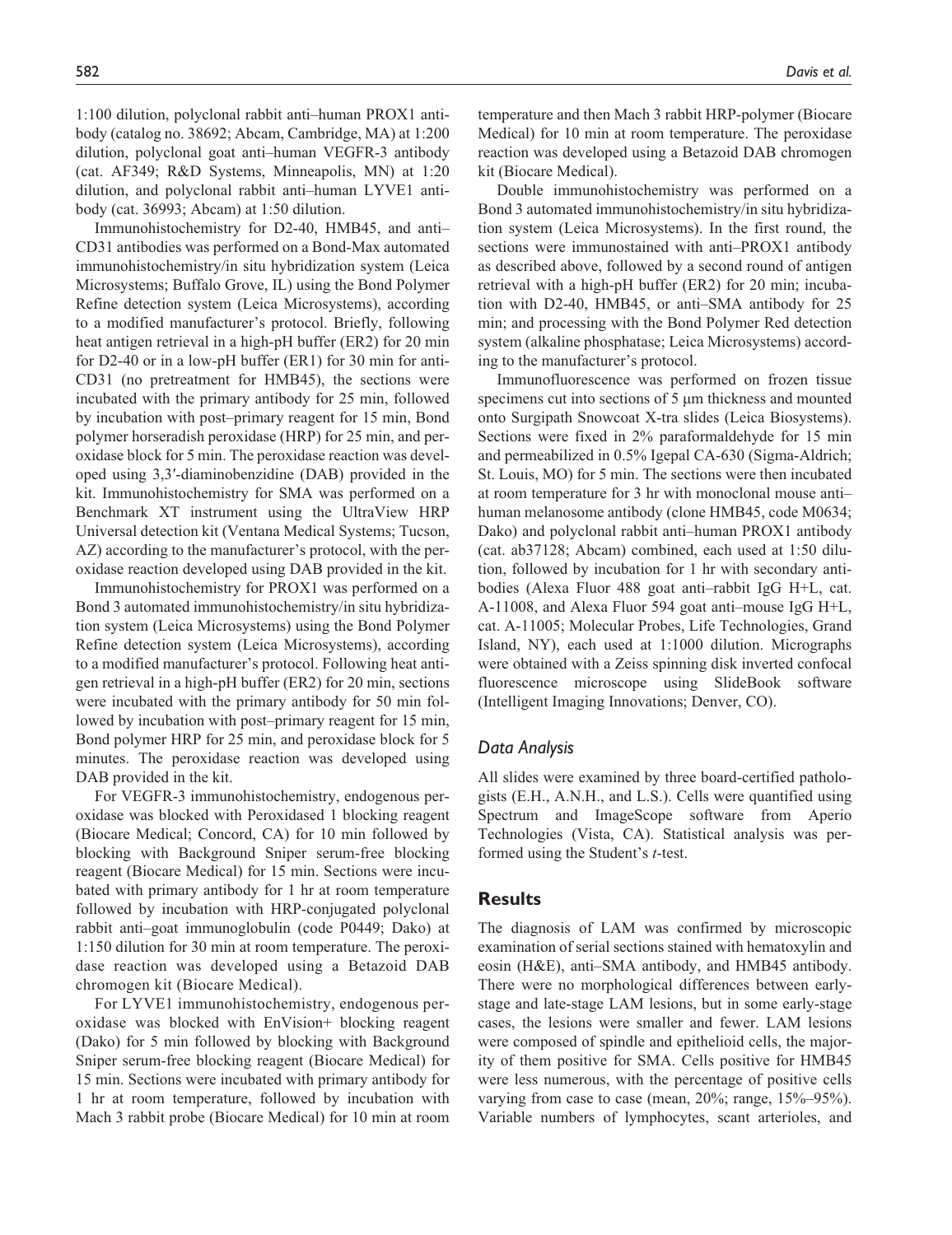numerous endothelial-lined, slit-like channels devoid of smooth muscle were observed within the lesions (Fig. 1A– C; Suppl. Figs. S1A–C and S2A). Strongly positive immunoreactivity for D2-40 and absence of immunoreactivity for CD31 confirmed the lymphatic nature of the channels crisscrossing the LAM lesions (Fig. 1D, E; Suppl. Fig. S1D, E and S2B).

In all cases (12 of 12 early-stage cases and 19 of 19 latestage cases), the majority of LAM cells immunoreacted positively for D2-40 (mean, 88%; range, 70%–100%), without quantitative or qualitative differences between early and late stages of the disease (Fig. 1D; Suppl. Figs. S1D and 2B; Table 1). Immunoreaction for D2-40 was stronger in lymphatic endothelium than in the LAM cells (Fig. 1D; Suppl. Fig. S1D, arrows). In contrast, 10 of 10 specimens of renal AML were negative for D2-40, except for the lymphatic endothelium (Suppl. Fig. S3D, arrows), a finding consistent with previous studies (Fujii et al. 2008; Bonsib et al. 2009; Xian et al. 2011).

In all cases, variable percentages of LAM cells exhibited nuclear positivity for PROX1, with the percentage being significantly greater in late-stage LAM (mean, 62%; range, 10%–85%) than in early-stage LAM (mean, 12%; range, 5%–15%; *p*<0.0001) (Fig. 2D; Suppl. Fig. S4D; Table 1). Some cytoplasmic PROX1 staining was observed, but this is not an unusual occurrence (Duncan et al. 2002; Bosco et al. 2005; Laerm et al. 2007; Gill et al. 2009; Yamazaki et al. 2009; Dashkevich et al. 2010; da Cunha Castro and Galambos 2011; Skog et al. 2011). Similarly, VEGFR-3– positive LAM cells were detected in all cases, with greater percentages and more intense immunoreaction in late-stage LAM (mean,  $76\%$ ; range,  $61\%$ – $100\%$ ) than in early-stage LAM (mean, 50%; range, 40%–75%; *p*<0.0001) (Fig. 3A; Suppl. Fig. S5A; Table 1). Nuclear VEGFR-3 staining was observed, as previously documented in other neoplasms (Drescher et al. 2007; Mylona et al. 2007; Carrillo de Santa Pau et al. 2009). Immunopositivity for PROX1 and VEGFR-3 was stronger in the lymphatic endothelial cells than in the LAM cells (Figs. 2D and 3A; Suppl. Figs. S4D and S5A, arrows).

LAM cells with LYVE1 immunoreactivity were observed in all late-stage cases (mean, 68%; range, 40%– 89%) (Fig. 3B; Table 1), with stronger immunostaining in the lymphatic endothelium (Fig. 3B, arrows). Only 8 of 12 early-stage cases were available for LYVE1 immunostaining; of these 8 cases, only 4 showed LYVE1-positive LAM cells, whereas there were no LYVE1-positive LAM cells in the other 4 cases. The LYVE1-positive LAM cells in the early-stage cases were fewer and showed weaker immunostaining than in the late-stage cases (mean, 10%; range, 0%– 22%; *p*<0.0001) (Suppl. Fig. S5B; Table 1). Interestingly, three of the four early-stage cases with no LYVE-1–positive LAM cells showed no LYVE1 positivity in the lymphatic vessels associated with the LAM lesions, although the normal lung lymphatic vessels were LYVE1 positive (Suppl. Fig. S5D). The remaining one early-stage case without LYVE1-positive LAM cells did show LYVE1 positive lymphatic endothelial cells lining the lymphatic channels within the LAM lesions (Suppl. Fig. S5C).

Double immunohistochemistry with D2-40 and anti– PROX1 antibodies revealed partial co-localization in LAM cells in both early-stage LAM (mean,  $9\%$ ; range,  $1\%$ – $12\%$ ) and late-stage LAM (mean, 46%; range, 1%–65%) (Suppl. Fig. S6D; Table 1). Double immunohistochemistry with HMB45 and anti–PROX1 antibodies showed partial colocalization in both early-stage LAM (mean, 6%; range,  $1\%$ – $10\%$ ) and late-stage LAM (mean, 32%; range, 5%– 67%) (Suppl. Fig. S7D; Table 1), whereas other LAM cells tended to be positive for either HMB45 or PROX1 (Suppl. Fig. S7E, F, respectively). Double immunofluorescence coupled with confocal microscopy confirmed that PROX1 and HMB45 were present in the same cells (Fig. 4C). Double immunohistochemistry with anti–SMA and anti– PROX1 antibodies showed that PROX1-positive LAM cells were generally positive for SMA (Suppl. Fig. S8D).

Lung alveoli in all cases of LAM, usual interstitial pneumonia, emphysema, nonspecific fibrosis, and organizing pneumonia were negative for all markers except for the myofibroblasts in usual interstitial fibrosis and organizing fibrosis, which were SMA positive, and the alveolar epithelial cells and the luminal surface of pulmonary airspaces, which were D2-40 positive (Sherman et al. 2012; Sozio et al. 2012) (data not shown). Bronchial and vascular smooth muscle were positive for SMA, and lymphatic vessels were positive for D2-40, PROX1, VEGFR-3, and LYVE1 in all control lung specimens (data not shown).

## **Discussion**

Pulmonary LAM is a rare, low-grade neoplasm currently classified as a member of the PEComa family. PEComas are a group of neoplasms distinguished by their genetic background (mutations in *TSC1* and/or *TSC2*), dual phenotypic morphology (composed of both epithelioid cells and spindle cells), and immunohistochemical positivity for SMA and HMB45 (Folpe and Kwiatkowski 2010). LAM is divided in two groups: TSC-associated (TSC-LAM) and sporadic (S-LAM). Reported cases of S-LAM outnumber those of TSC-LAM (Avila et al. 2010), accounting for 89% of LAM cases in the LAM Foundation registry.

Here we used immunohistochemical analysis to show that LAM cells in S-LAM are positive for four key lymphatic endothelial markers: D2-40 (which detects podoplanin), PROX1, VEGFR-3, and LYVE1. Immunoreactivity for these four markers was observed in diagnostic biopsy specimens (early-stage LAM) as well as in specimens from lungs removed at the time of transplant (late-stage LAM). Although the majority of LAM cells in both early-stage and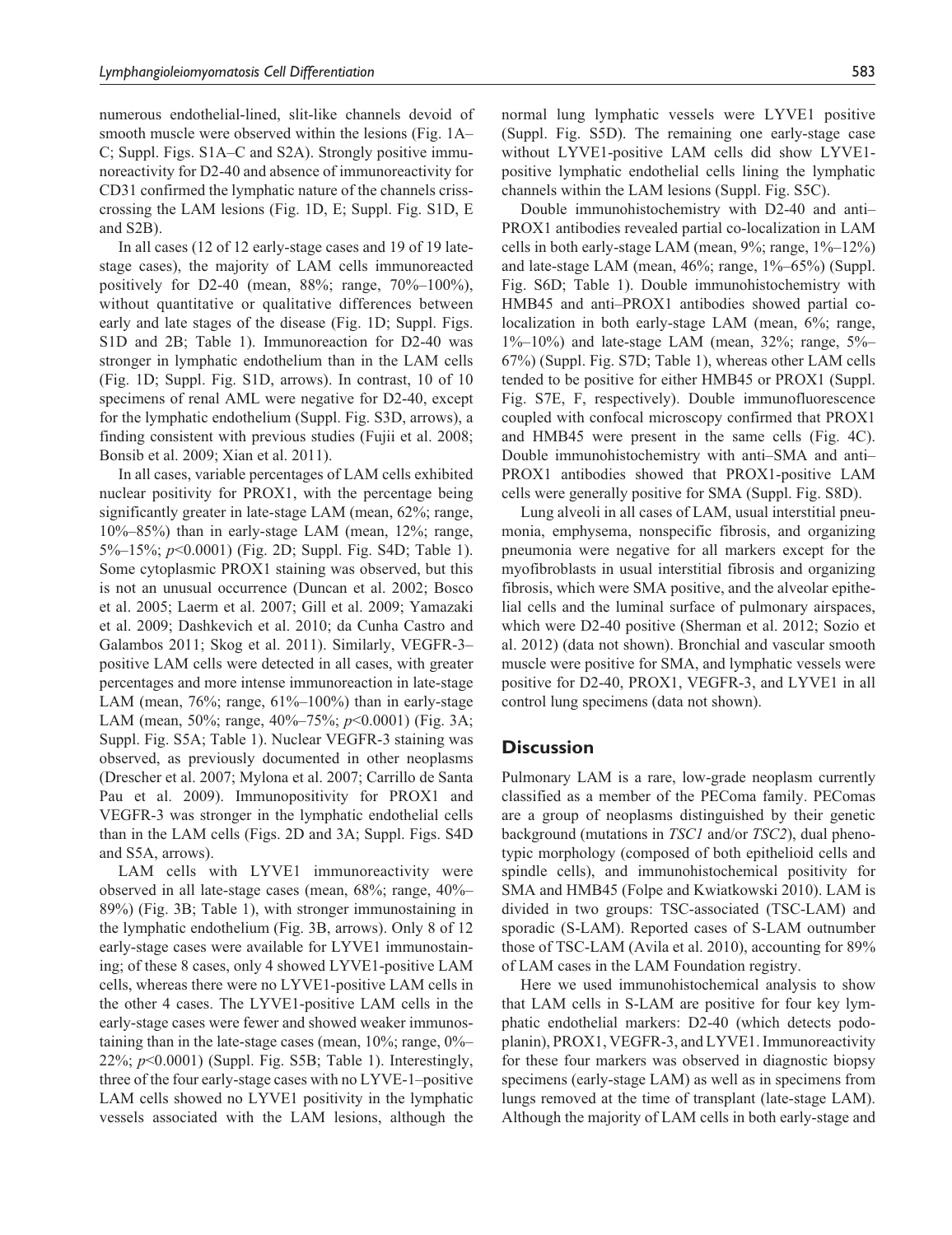

H&E

**SMA** 



**HMB45** 





**Figure 1.** Immunopositivity for lymphatic endothelial marker D2-40 (podoplanin) in early-stage sporadic lymphangioleiomyomatosis (LAM). Shown are serial histological sections of a lung specimen from a representative case with hematoxylin and eosin (H&E) staining (A), smooth muscle actin (SMA) immunostaining (B), melanocytic marker HMB45 immunostaining (C), D2-40 immunostaining (D), and immunostaining for CD31, a marker of blood vascular endothelium (E). Lymphatic vessels show strong immunoreactivity to D2-40 (arrows), but LAM cells also show positive immunoreaction. Scale bar, 20 µm.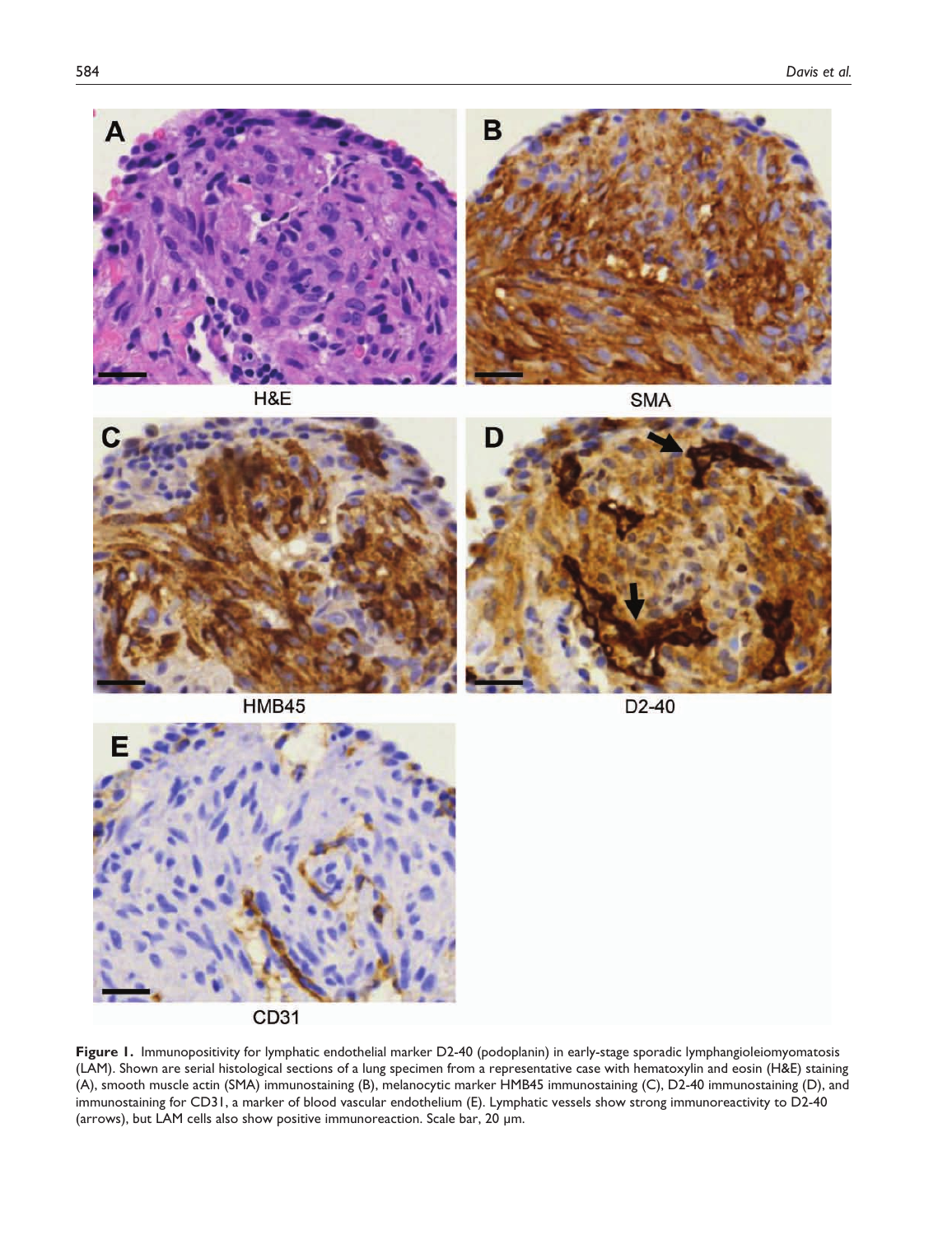|                  | Early-Stage LAM                          |                                | Late-Stage LAM                           |                                |  |
|------------------|------------------------------------------|--------------------------------|------------------------------------------|--------------------------------|--|
| <b>IHC</b> Stain | % of Positive LAM Cells,<br>Mean (Range) | Positive LAM<br>Cell Intensity | % of Positive LAM Cells,<br>Mean (Range) | Positive LAM<br>Cell Intensity |  |
| $D2-40$          | $89(70 - 100)$                           | $^{+++}$                       | 88 (70-100)                              | $+++$                          |  |
| <b>PROXI</b>     | $12(5-15)$                               | ÷                              | 62 $(10-85)^{a}$                         | $^{++}$                        |  |
| VEGFR-3          | $50(40 - 75)$                            | $^{++}$                        | 76 $(61-100)^{a}$                        | $^{+++}$                       |  |
| LYVEI            | 10 (0-22)                                | $\ddot{}$                      | 68 $(40-89)^{a}$                         | $^{++}$                        |  |
| PROX1 and D2-40  | 9 $(1-12)^{b}$                           | <b>NA</b>                      | 46 $(1-65)^{6}$                          | <b>NA</b>                      |  |
| PROX1 and HMB45  | 6 $(I-I0)^{6}$                           | <b>NA</b>                      | 32 $(5-67)^{6}$                          | <b>NA</b>                      |  |

|  | Table 1. Quantitative Analysis of Lymphatic Endothelial Markers in LAM Cells. |  |  |  |  |  |  |
|--|-------------------------------------------------------------------------------|--|--|--|--|--|--|
|--|-------------------------------------------------------------------------------|--|--|--|--|--|--|

D2-40, monoclonal antibody that reacts with podoplanin; HMB45, monoclonal antibody that reacts with premelanosome protein (also called gp100); IHC, immunohistochemical; LAM, lymphangioleiomyomatosis; LYVE1, lymphatic vessel hyaluronan receptor 1; NA, not applicable; PROX1, prospero homeobox 1; VEGFR-3, vascular endothelial growth factor receptor 3.

<sup>a</sup>Statistically significant difference from early-stage LAM (*p*<0.0001).

<sup>b</sup>Percentage of LAM cells positive for both markers in double IHC analyses.





**SMA** 



**Figure 2.** Immunopositivity for lymphatic endothelial marker prospero homeobox 1 (PROX1) in late-stage sporadic lymphangioleiomyomatosis. Shown are serial histological sections of a lung specimen from a representative case with hematoxylin and eosin (H&E) staining (A), smooth muscle actin (SMA) immunostaining (B), melanocytic marker HMB45 immunostaining (C), and PROX1 immunostaining (D). Lymphatic endothelial cells show strong nuclear positivity for PROX1 (arrows), but LAM cells also show positive immunoreaction. Scale bar, 15 µm.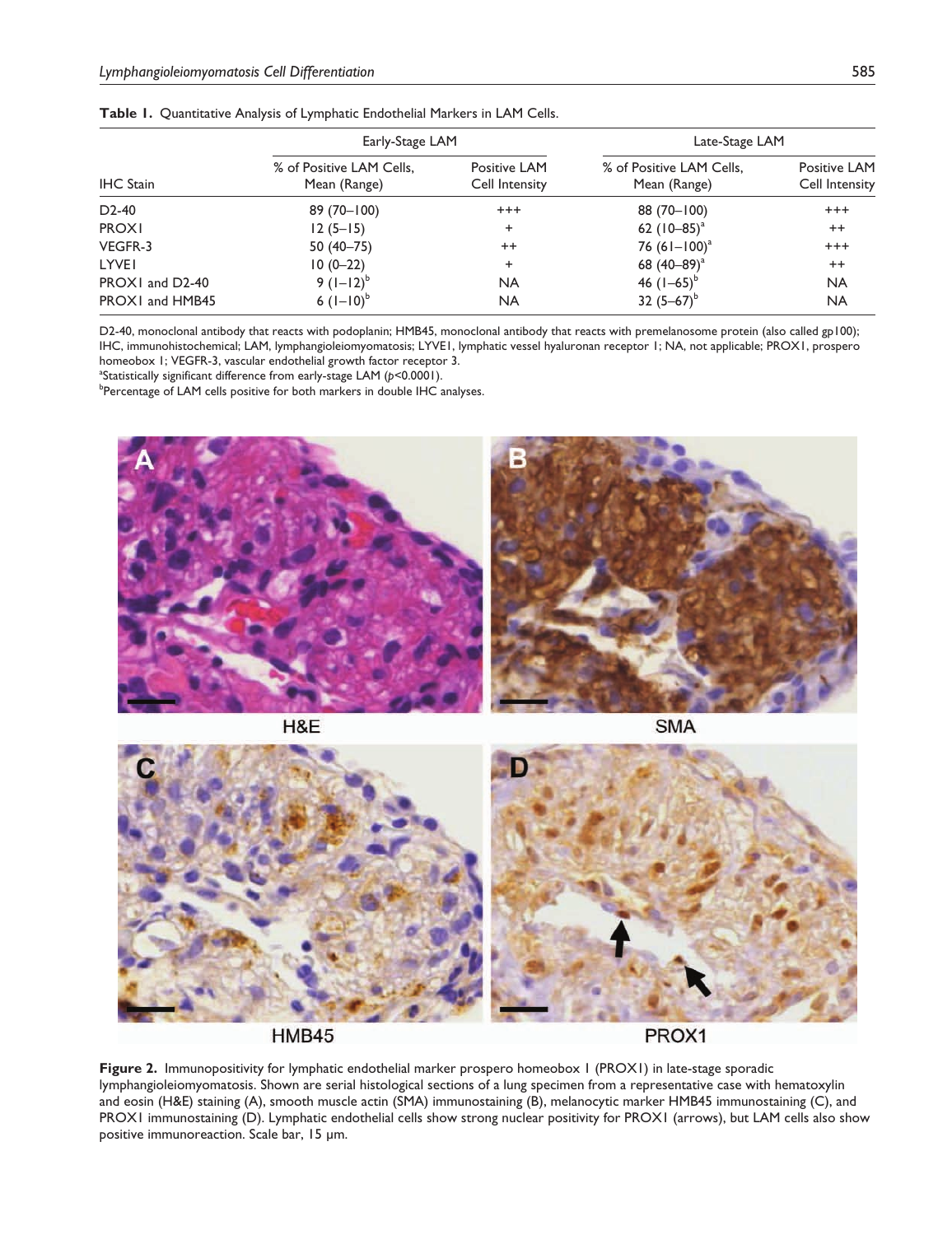

**Figure 3.** Immunopositivity for lymphatic endothelial markers vascular endothelial growth factor receptor 3 (VEGFR-3) (A) and lymphatic vessel endothelial hyaluronan receptor 1 (LYVE1) (B) in late-stage sporadic lymphangioleiomyomatosis (LAM). Shown are sections of lung specimens from representative cases. Lymphatic endothelial cells show strong immunoreactivity to both markers (arrows), but LAM cells also show positive immunoreaction. Scale bar, 30 µm.

late-stage cases showed intense D2-40 immunostaining, the intensity of PROX1, VEGFR-3, and LYVE1 immunostaining and the numbers of LAM cells positive for these markers were significantly greater in late-stage than in early-stage cases. The reason for this difference is currently unknown. Altogether, our studies indicated that expression of lymphatic endothelial markers is a feature of LAM cells on equal standing with the long-established myogenic and melanocytic differentiation.

To the best of our knowledge, this is the first systematic study of podoplanin (using D2-40), LYVE1, and PROX1 expression in LAM and the first to report a lymphatic endothelial lineage of differentiation in LAM cells. PROX1 expression had been examined in a diagnostic lung biopsy specimen from a patient with LAM by a previous group (Issaka et al. 2009), who regarded LAM cells as negative for PROX1. A possible explanation for this discrepancy is that the specimen may not have included PROX1-positive cells, which are scarce in early-stage LAM. Alternatively, since the antibody used by this group (Millipore; Billerica, MA) produces a significantly weaker signal than the one used in our study (E.H. and L.S., unpublished observation), it may have failed to detect PROX1 in LAM cells while detecting the stronger PROX1 positivity in lymphatic endothelium.

A previous immunohistochemical study examined D2-40 in lymphangioleiomyoma of the retroperitoneum and mediastinum, a PEComa with striking histological similarity to LAM, including the presence of a rich lymphatic channel network (Hansen et al. 2007). This study reported no immunoreactivity for D2-40 in the LAM-like

cells. A plausible explanation for this discrepancy is that pulmonary LAM and lymphangioleiomyoma represent close but not identical entities, and unfortunately, we did not have access to specimens of lymphangioleiomyoma or extrapulmonary LAM for comparison. However, the discrepancy between this study and ours can be attributed to the interpretation of the results. Despite their use of D2-40 at a 100-fold lower concentration than in our study, the micrographs presented show faint but definite staining with D2-40 in most of the LAM-like cells (Hansen et al. 2007). Such mild immunopositivity was likely regarded as nonspecific staining, but D2-40 antibodies produce a clear background and are highly specific to lymphatic endothelium, as demonstrated by the complete negativity for D2-40 in the LAM-like cells of AMLs studied here and previously by others (Fujii et al. 2008; Bonsib et al. 2009; Xian et al. 2011). Moreover, the absence of D2-40 in all but the lymphatic endothelium of the AMLs in our study confirms that our experimental protocol did not result in overstaining of the LAM specimens.

The expression of VEGFR-3 in LAM was examined by two groups (Kumasaka et al. 2004; Kumasaka et al. 2005; Issaka et al. 2009; Hayashi et al. 2011). One group found LAM cells to express VEGFR-3 but interestingly did not refer to this result as indicative of lymphatic endothelial differentiation (Issaka et al. 2009). The other group reported only on the VEGFR-3 positivity of lymphatic endothelial cells without commenting on the status of the LAM cells (Kumasaka et al. 2004; Kumasaka et al. 2005; Hayashi et al. 2011), which appear to be weakly positive in some of the photomicrographs provided (Kumasaka et al. 2004).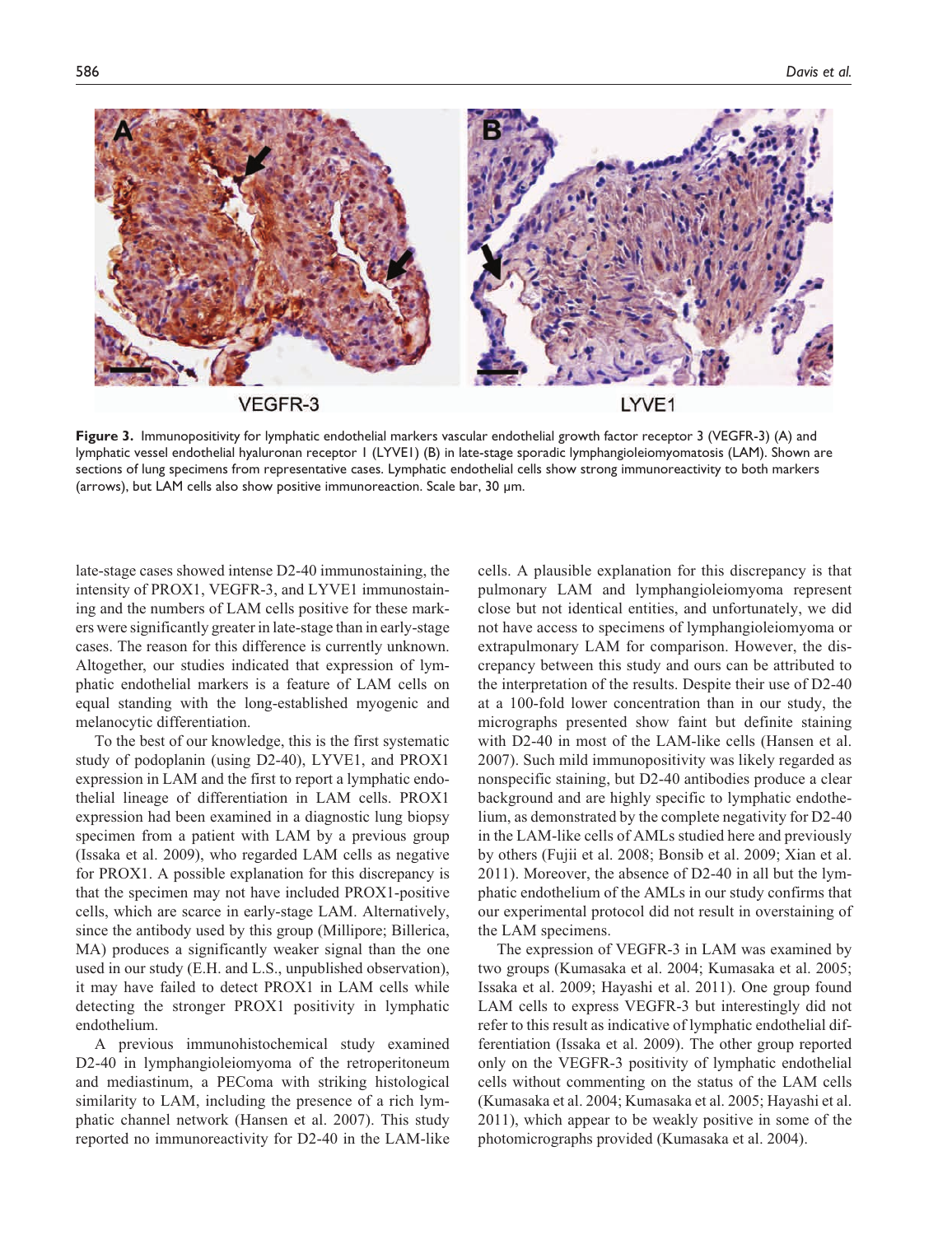

**Figure 4.** Confocal microscopy of a lung specimen from a representative case of late-stage sporadic lymphangioleiomyomatosis confirming co-localization of melanocytic marker HMB45 (A) and lymphatic endothelial marker prospero homeobox 1 (PROX1) (B) in the same cells (C). Panel D shows 4′,6-diamidino-2-phenylindole (DAPI), a nuclear stain. Scale bar, 3 µm.

LAM lesions might contain indiscernible stromal cells admixed with the LAM cells, as well as reactive myofibroblasts, which are SMA positive and partially resemble LAM cells. Therefore, we considered the possibility that the lymphatic-specific antibodies positively marked tumor-reactive stromal cells. Since LAM cells express melanocytic markers, a feature absent in a reactive process, we performed double immunohistochemistry with HMB45 and anti– PROX1 antibodies. The presence of multiple cells positive for both markers attested against a potential reactive process. Double immunofluorescence with anti–PROX1 and HMB45 antibodies coupled with confocal microscopy confirmed the presence of cells coexpressing both gp100 and PROX1 and therefore representing bona fide LAM cells with combined melanocytic and lymphatic endothelial differentiation.

Since our studies indicated that LAM cells have lymphatic differentiation, we considered whether the prominent lymphatic vessel development characteristic of LAM could be neoplastic rather than reactive in origin. However, careful screening of the lymphatic endothelium lining the channels by means of confocal microscopy did not reveal HMB45 positivity.

Although there is evidence suggesting that activation of the mTOR pathway stimulates lymphangiogenesis (Kobayashi et al. 2007; Patel et al. 2011; Luo et al. 2012) and hence may underlie LAM cell lymphatic differentiation, a recent study by our group stands against such a possibility (Badri et al. 2013). In that study, we examined the *TSC1* and *TSC2* genes by ultra-deep sequencing in 10 of the 19 late-stage LAM cases included here and found that 2 of those cases had neither *TSC2* nor *TSC1* mutations identified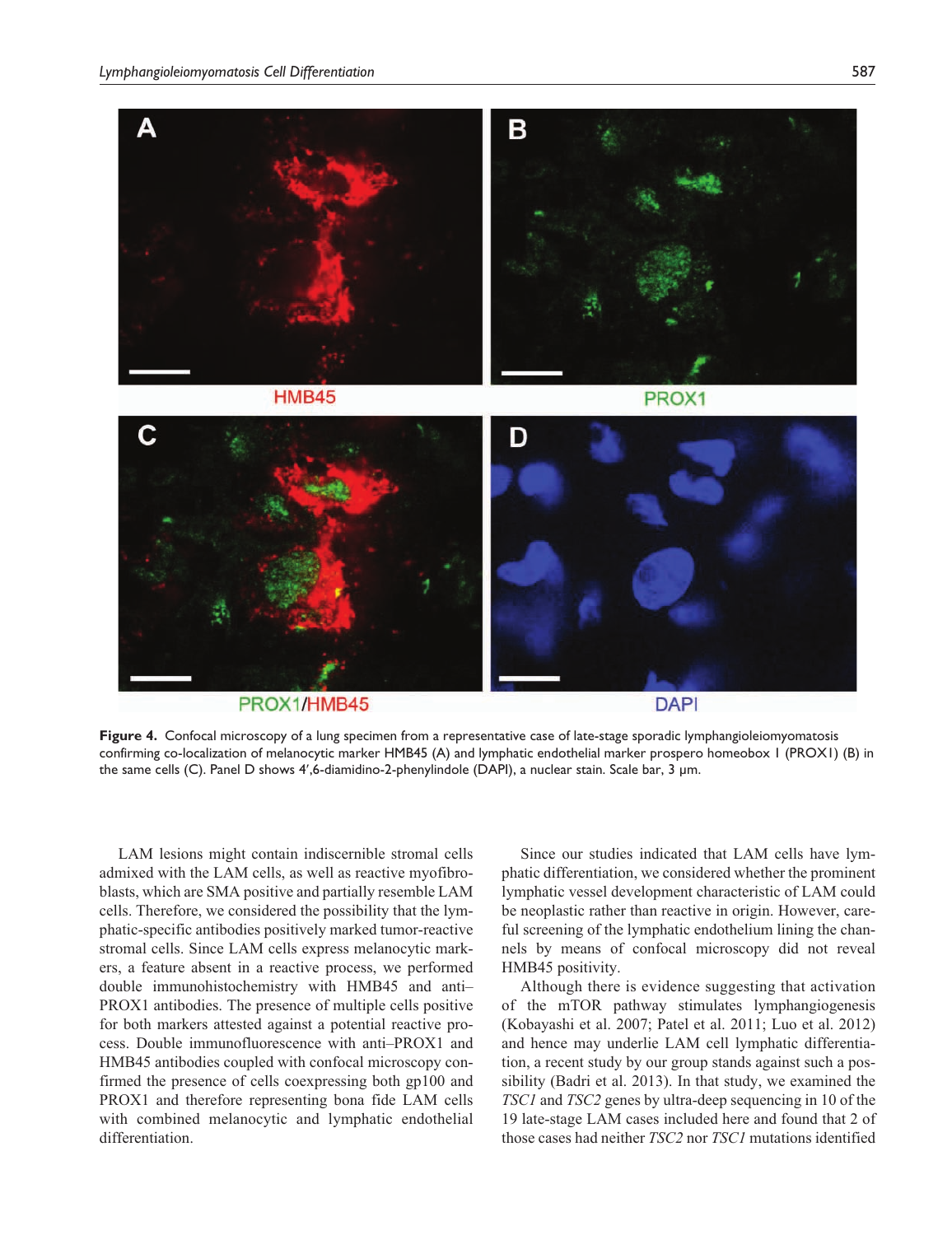and no activation of the mTOR signaling cascade. Nevertheless, both cases showed D2-40, PROX1, VEGFR-3, and LYVE1 immunopositivity as well as SMA and HMB45 immunopositivity. Therefore, none of the three lineages of LAM cell differentiation seems to be dependent on, or affected by, the level of mTOR activation.

The origin and exact nature of LAM cells remain unknown, but the myogenic and melanocytic differentiation observed in LAM and other PEComas is consistent with an origin from neural crest cells (Fernandez-Flores 2011), a transitory population of vertebrate embryonic cells that differentiate into a variety of cell types, including smooth muscle and pigment cells (Sauka-Spengler and Bronner-Fraser 2008). Identification of the same *TSC2* mutation in LAM and AML in patients bearing both lesions (Carsillo et al. 2000) also supports a neural crest origin of these neoplasms. The media (smooth muscular layer) portion of the anterior cardinal vein was found to be neural crest derived (Bergwerff et al. 1998; Adams and Alitalo 2007), and it is from this vein that PROX1-positive endothelial cells bud off to form rudimentary lymphatic vessels during embryonic development (Choi et al. 2012). However, no studies have been conducted showing derivation of the endothelium of blood or lymphatic vessels from neural crest cells. Hence, our immunohistochemical finding of lymphatic endothelial markers in LAM cells is still consistent with a neural crest origin of LAM.

In conclusion, we have found evidence of a third lineage of differentiation in S-LAM cells indicated by immunopositivity for lymphatic endothelial markers. Our findings have implications for the histological diagnosis of LAM, for elucidating the origin of LAM cells, and potentially in determining future therapeutic modalities with drugs that inhibit lymphangiogenesis (Wang et al. 2008; Tammela and Alitalo 2010; Zhou et al. 2010; Weckmann et al. 2012).

#### **Acknowledgments**

We thank the staff of the Human Tissue Resource Center, the Integrated Core Microscopy Facility, and the clinical immunohistochemistry laboratory for their kind assistance. We also thank the study volunteers for their participation.

#### **Declaration of Conflicting Interests**

The author(s) declared no potential conflicts of interest with respect to the research, authorship, and/or publication of this article.

#### **Funding**

The author(s) disclosed receipt of the following financial support for the research, authorship, and/or publication of this article: This work was supported by the National Institutes of Health [grant number HL-77514-05].

#### **References**

- Adams RH, Alitalo K. 2007. Molecular regulation of angiogenesis and lymphangiogenesis. Nat Rev Mol Cell Biol. 8(6):464–478.
- Astrinidis A, Henske EP. 2005. Tuberous sclerosis complex: linking growth and energy signaling pathways with human disease. Oncogene. 24(50):7475–7481.
- Avila NA, Dwyer AJ, Rabel A, Darling T, Hong CH, Moss J. 2010. CT of sclerotic bone lesions: imaging features differentiating tuberous sclerosis complex with lymphangioleiomyomatosis from sporadic lymphangioleiomymatosis. Radiology. 254(3):851–857.
- Badri KR, Gao L, Hyjek E, Schuger N, Schuger L, Qin W, Chekaluk Y, Kwiatkowski DJ, Zhe X. 2013. Exonic mutations of TSC2/TSC1 are common but not seen in all sporadic pulmonary lymphangioleiomyomatosis. Am J Respir Crit Care Med. 187(6):663–665.
- Banerji S, Ni J, Wang SX, Clasper S, Su J, Tammi R, Jones M, Jackson DG. 1999. LYVE-1, a new homologue of the CD44 glycoprotein, is a lymph-specific receptor for hyaluronan. J Cell Biol. 144(4):789–801.
- Bergwerff M, Verberne ME, DeRuiter MC, Poelmann RE, Gittenberger-de Groot AC. 1998. Neural crest cell contribution to the developing circulatory system: implications for vascular morphology? Circ Res. 82(2):221–231.
- Bonsib SM, Moghadamfalahi M, Bhalodia A. 2009. Lymphatic differentiation in renal angiomyolipomas. Hum Pathol. 40(3):374–380.
- Bosco A, Cusato K, Nicchia GP, Frigeri A, Spray DC. 2005. A developmental switch in the expression of aquaporin-4 and Kir4.1 from horizontal to Muller cells in mouse retina. Invest Ophthalmol Vis Sci. 46(10):3869–3875.
- Cai X, Pacheco-Rodriguez G, Fan QY, Haughey M, Samsel L, El-Chemaly S, Wu HP, McCoy JP, Steagall WK, Lin JP, et al. 2010. Phenotypic characterization of disseminated cells with TSC2 loss of heterozygosity in patients with lymphangioleiomyomatosis. Am J Respir Crit Care Med. 182(11):1410–1418.
- Carrillo de Santa Pau E, Arias FC, Caso Peláez E, Muñoz Molina GM, Sánchez Hernández I, Muguruza Trueba I, Moreno Balsalobre R, Sacristán López S, Gómez Pinillos A, del Val Toledo Lobo M. 2009. Prognostic significance of the expression of vascular endothelial growth factors A, B, C, and D and their receptors R1, R2, and R3 in patients with nonsmall cell lung cancer. Cancer. 115(8):1701–1712.
- Carsillo T, Astrinidis A, Henske EP. 2000. Mutations in the tuberous sclerosis complex gene TSC2 are a cause of sporadic pulmonary lymphangioleiomyomatosis. Proc Natl Acad Sci U S A. 97(11):6085–6090.
- Choi I, Lee S, Hong YK. 2012. The new era of the lymphatic system: no longer secondary to the blood vascular system. Cold Spring Harb Perspect Med. 2(4):a006445.
- Cohen MM, Pollock-BarZiv S, Johnson SR. 2005. Emerging clinical picture of lymphangioleiomyomatosis. Thorax. 60(10):875–879.
- Costello LC, Hartman TE, Ryu JH. 2000. High frequency of pulmonary lymphangioleiomyomatosis in women with tuberous sclerosis complex. Mayo Clin Proc. 75(6):591–594.
- Crino PB, Nathanson KL, Henske EP. 2006. The tuberous sclerosis complex. N Engl J Med. 355(13):1345–1356.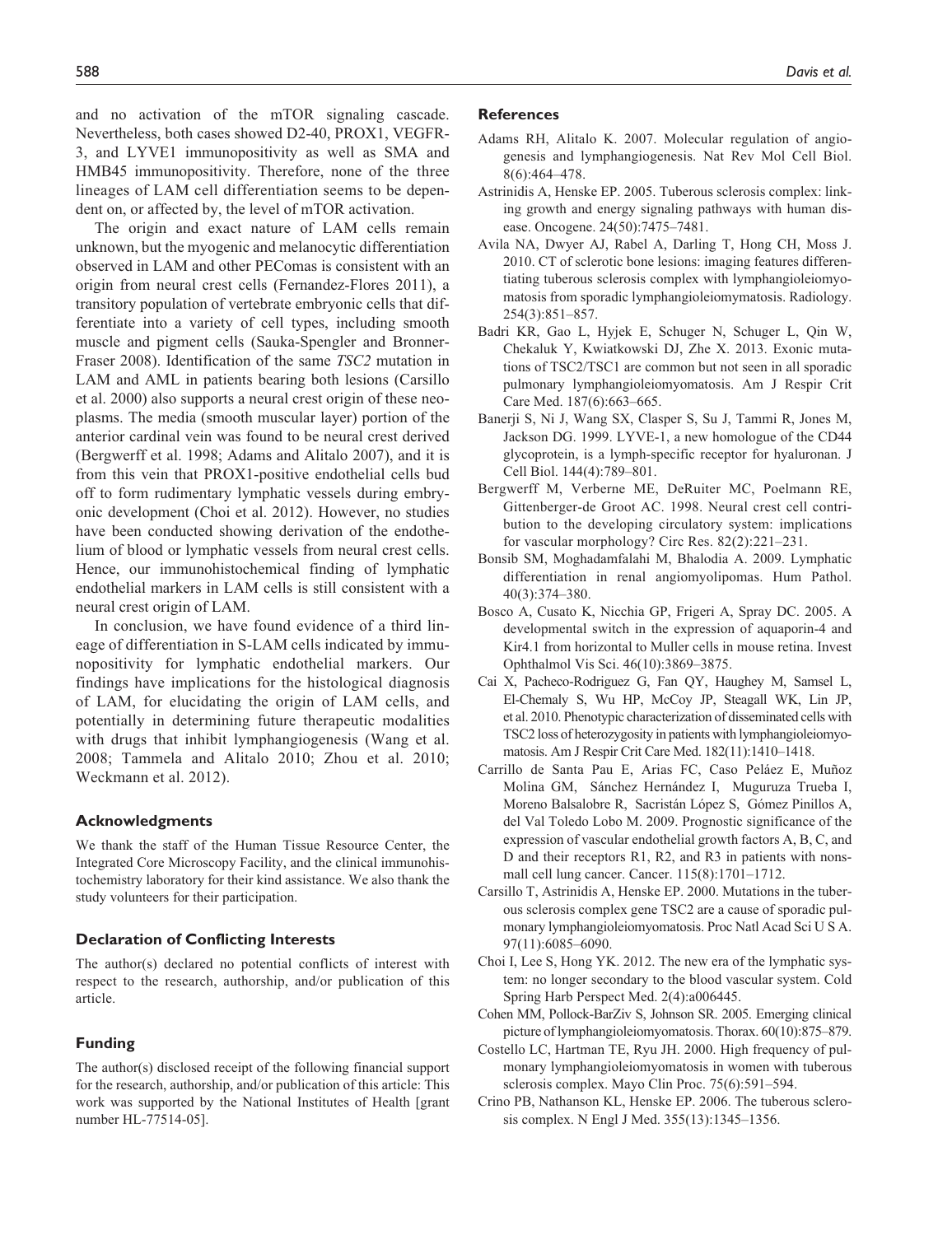- Crooks DM, Pacheco-Rodriguez G, DeCastro RM, McCoy JP Jr, Wang JA, Kumaki F, Darling T, Moss J. 2004. Molecular and genetic analysis of disseminated neoplastic cells in lymphangioleiomyomatosis. Proc Natl Acad Sci U S A. 101(50):17462–17467.
- da Cunha Castro EC, Galambos C. 2011. Prox-1: a specific and sensitive marker for lymphatic endothelium in normal and diseased human tissues. Ann Thorac Surg. 92(1):407; author reply 407–408.
- Dashkevich A, Heilmann C, Kayser G, Germann M, Beyersdorf F, Passlick B, Geissler HJ. 2010. Lymph angiogenesis after lung transplantation and relation to acute organ rejection in humans. Ann Thorac Surg. 90(2):406–411.
- Dilling DF, Gilbert ER, Picken MM, Eby JM, Love RB, Le Poole IC. 2012. A current viewpoint of lymphangioleiomyomatosis supporting immunotherapeutic treatment options. Am J Respir Cell Mol Biol. 46(1):1–5.
- Drescher D, Moehler M, Gockel I, Frerichs K, Müller A, Dünschede F, Borschitz T, Biesterfeld S, Holtmann M, Wehler T, et al. 2007. Coexpression of receptor-tyrosinekinases in gastric adenocarcinoma—a rationale for a molecular targeting strategy? World J Gastroenterol. 13(26):3605–3609.
- Duncan MK, Cui W, Oh DJ, Tomarev SI. 2002. Prox1 is differentially localized during lens development. Mech Dev. 112(1–2): 195–198.
- Fernandez-Flores A. 2011. Evidence on the neural crest origin of PEComas. Rom J Morphol Embryol. 52(1):7–13.
- Folpe AL, Kwiatkowski DJ. 2010. Perivascular epithelioid cell neoplasms: pathology and pathogenesis. Hum Pathol. 41(1):1–15.
- Franz DN, Brody A, Meyer C, Leonard J, Chuck G, Dabora S, Sethuraman G, Colby TV, Kwiatkowski DJ, McCormack FX. 2001. Mutational and radiographic analysis of pulmonary disease consistent with lymphangioleiomyomatosis and micronodular pneumocyte hyperplasia in women with tuberous sclerosis. Am J Respir Crit Care Med. 164(4):661–668.
- Fujii T, Zen Y, Sato Y, Sasaki M, Enomae M, Minato H, Masuda S, Uehara T, Katsuyama T, Nakanuma Y. 2008. Podoplanin is a useful diagnostic marker for epithelioid hemangioendothelioma of the liver. Mod Pathol. 21(2):125–130.
- Gill HK, Parsons SR, Spalluto C, Davies AF, Knorz VJ, Burlinson CE, Ng BL, Carter NP, Ogilvie CM, Wilson DI, et al. 2009. Separation of the PROX1 gene from upstream conserved elements in a complex inversion/translocation patient with hypoplastic left heart. Eur J Hum Genet. 17(11):1423–1431.
- Glasgow CG, El-Chemaly S, Moss J. 2012. Lymphatics in lymphangioleiomyomatosis and idiopathic pulmonary fibrosis. Eur Respir Rev. 21(125):196–206.
- Glasgow CG, Steagall WK, Taveira-Dasilva A, Pacheco-Rodriguez G, Cai X, El-Chemaly S, Moses M, Darling T, Moss J. 2010. Lymphangioleiomyomatosis (LAM): molecular insights lead to targeted therapies. Respir Med. 104(Suppl 1):S45–S58.
- Goncharova EA, Krymskaya VP. 2008. Pulmonary lymphangioleiomyomatosis (LAM): progress and current challenges. J Cell Biochem. 103(2):369–382.
- Hansen T, Katenkamp K, Bittinger F, Kirkpatrick CJ, Katenkamp D. 2007. D2-40 labeling in lymphangiomyoma/lymphangiomyomatosis of the soft tissue: further evidence of lymphangiogenic tumor histogenesis. Virchows Arch. 450(4): 449–453.
- Hayashi T, Kumasaka T, Mitani K, Terao Y, Watanabe M, Oide T, Nakatani Y, Hebisawa A, Konno R, Takahashi K, et al. 2011. Prevalence of uterine and adnexal involvement in pulmonary lymphangioleiomyomatosis: a clinicopathologic study of 10 patients. Am J Surg Pathol. 35(12):1776–1785.
- Hohman DW, Noghrehkar D, Ratnayake S. 2008. Lymphangioleiomyomatosis: a review. Eur J Intern Med. 19(5):319–324.
- Hong YK, Harvey N, Noh YH, Schacht V, Hirakawa S, Detmar M, Oliver G. 2002. Prox1 is a master control gene in the program specifying lymphatic endothelial cell fate. Dev Dyn. 225(3):351–357.
- Hsu PP, Kang SA, Rameseder J, Zhang Y, Ottina KA, Lim D, Peterson TR, Choi Y, Gray NS, Yaffe MB, et al. 2011. The mTOR-regulated phosphoproteome reveals a mechanism of mTORC1-mediated inhibition of growth factor signaling. Science. 332(6035):1317–1322.
- Issaka RB, Oommen S, Gupta SK, Liu G, Myers JL, Ryu JH, Vlahakis NE. 2009. Vascular endothelial growth factors C and D induces proliferation of lymphangioleiomyomatosis cells through autocrine crosstalk with endothelium. Am J Pathol. 175(4):1410–1420.
- Johnson NC, Dillard ME, Baluk P, McDonald DM, Harvey NL, Frase SL, Oliver G. 2008. Lymphatic endothelial cell identity is reversible and its maintenance requires Prox1 activity. Genes Dev. 22(23):3282–3291.
- Kaipainen A, Korhonen J, Mustonen T, van Hinsbergh VW, Fang GH, Dumont D, Breitman M, Alitalo K. 1995. Expression of the fms-like tyrosine kinase 4 gene becomes restricted to lymphatic endothelium during development. Proc Natl Acad Sci U S A. 92(8):3566–3570.
- Kalof AN, Cooper K. 2009. D2-40 immunohistochemistry—so far! Adv Anat Pathol. 16(1):62–64.
- Karbowniczek M, Astrinidis A, Balsara BR, Testa JR, Lium JH, Colby TV, McCormack FX, Henske EP. 2003. Recurrent lymphangiomyomatosis after transplantation: genetic analyses reveal a metastatic mechanism. Am J Respir Crit Care Med. 167(7):976–982.
- Kobayashi S, Kishimoto T, Kamata S, Otsuka M, Miyazaki M, Ishikura H. 2007. Rapamycin, a specific inhibitor of the mammalian target of rapamycin, suppresses lymphangiogenesis and lymphatic metastasis. Cancer Sci. 98(5):726– 733.
- Kumasaka T, Seyama K, Mitani K, Sato T, Souma S, Kondo T, Hayashi S, Minami M, Uekusa T, Fukuchi Y, Suda K. 2004. Lymphangiogenesis in lymphangioleiomyomatosis: its implication in the progression of lymphangioleiomyomatosis. Am J Surg Pathol. 28(8):1007–1016.
- Kumasaka T, Seyama K, Mitani K, Souma S, Kashiwagi S, Hebisawa A, Sato T, Kubo H, Shibuya K, et al. 2005. Lymphangiogenesis-mediated shedding of LAM cell clusters as a mechanism for dissemination in lymphangioleiomyomatosis. Am J Surg Pathol. 29(10):1356–1366.
- Kwiatkowski DJ, Manning BD. 2005. Tuberous sclerosis: a GAP at the crossroads of multiple signaling pathways. Hum Mol Genet. 14(Spec No. 2):R251–R258.
- Laerm A, Helmbold P, Goldberg M, Dammann R, Holzhausen HJ, Ballhausen WG. 2007. Prospero-related homeobox 1 (PROX1) is frequently inactivated by genomic